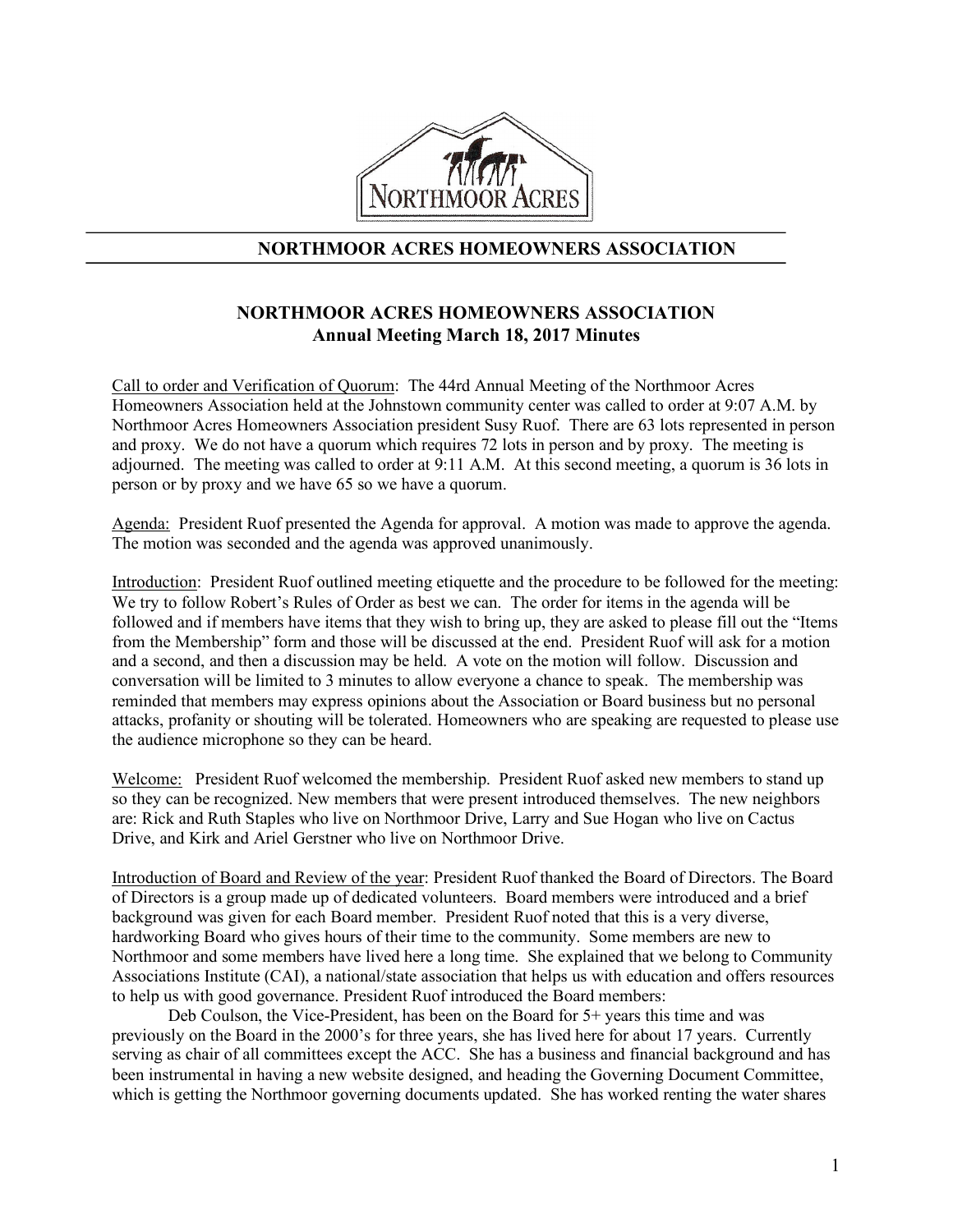every year, prepared the quarterly newsletter, and organized the garage sale. She kept the homeowner database up to date, and made sure homeowners got their assessment refunds last year. She has made many other contributions to the community and has been a valuable asset to the Board. Her term ends this year and she is not running again; however, she will continue to chair the Governing Documents **Committee** 

Ginny Hersch, Secretary, has been on the Board for 24 years and has served as Secretary for most of that time. She also serves on the ACC. She is now partially retired from her job as a paralegal.

Shawn Rieke, Treasurer, has been on the Board for 12 years, has lived here for 23 years but has been attending meetings for 25 years. Previously he served as the treasurer and was willing to pick that role back up again last year. He works for a weather instrumentation company.

Ben MacFarlane is serving as Director of Analysis. He moved to Northmoor 4 years ago with his wife and four children and has been on the Board for 1 year, also serving on the Oil and Gas Committee and Water Analysis Committee. He has worked in the oil and gas industry for 15 years.

Robert Sprague is serving as the Director of Property. He has lived in Northmoor for 12 years with his wife and seven children. He has worked in commercial construction with the same company for 25 years. He is also serving on the Oil and Gas, Water Analysis and Governing Document Committees. He and Kim Gardner chaired the concrete ditch cleanup last spring, took care of greenbelt mowing and other property issues.

Charles McCollum is serving as the Director of Events. He has lived in Northmoor for 2 and a half years, has been on the Board for 1 year and served on the ACC for almost a year. He has been a commercial airline pilot for 11 years. He is stepping down this year.

Kim Gardner is serving as the Director of Resources. He has been on the Board this time for 2 years and was on the Board before in the 1980s for 10 years, he has lived here for 43 years since 1974. He is also serving on the Oil and Gas Committee, Water Analysis Committee and Governing Documents Committee.

Roy Rutt serves as Governmental Liaison. He has lived in Northmoor for more than 35 years, he came in 1980, and has been on the Board this time for 2 years. He was on the Board before, serving as president, and has served in numerous capacities over the years when needed. He is stepping down this year.

Susy Ruof, the President, has been on the Board for 13 years this time and has been President for 6 years. She was also on Board in the 1980s for about 5 years and was President then. She has lived in Northmoor for over 35 years and raised her two children here. President Ruof explained her background working as a school psychologist and working as a Co-Chair of the Statewide Crisis Response Team for schools in Colorado. Her goal for the HOA is to provide continuity and a sustainability plan to help the Homeowners Association going forward.

## Other Thanks:

The spouses of the Board members were recognized and thanked for their support and help. They were asked to stand up.

Past Board members were recognized and thanked. There were 8 or 9 past Board Members in attendance.

President Ruof thanked all the community members who came out to clean up the concrete ditch last spring. It was a wonderful turnout and got the job done.

President Ruof thanked Joanne Stroud and the Architectural Control Committee (ACC) for all their work, ACC Secretary Stroud and the Committee will be introduced later in the meeting and Secretary Stroud will give the ACC report. Thanks to Secretary Stroud and the committee, the ACC now has a very defensible, clear process and good records. The Committee works very hard to protect all of our property values. ACC Secretary Stroud also served on the Board for 18 years.

President Ruof thanked Jim Russo for his long service to membership as bookkeeper, webmaster and consultant to Board. He has stepped down as bookkeeper and webmaster as we now have a new CPA/bookkeeper and a new website which Director Coulson will talk about.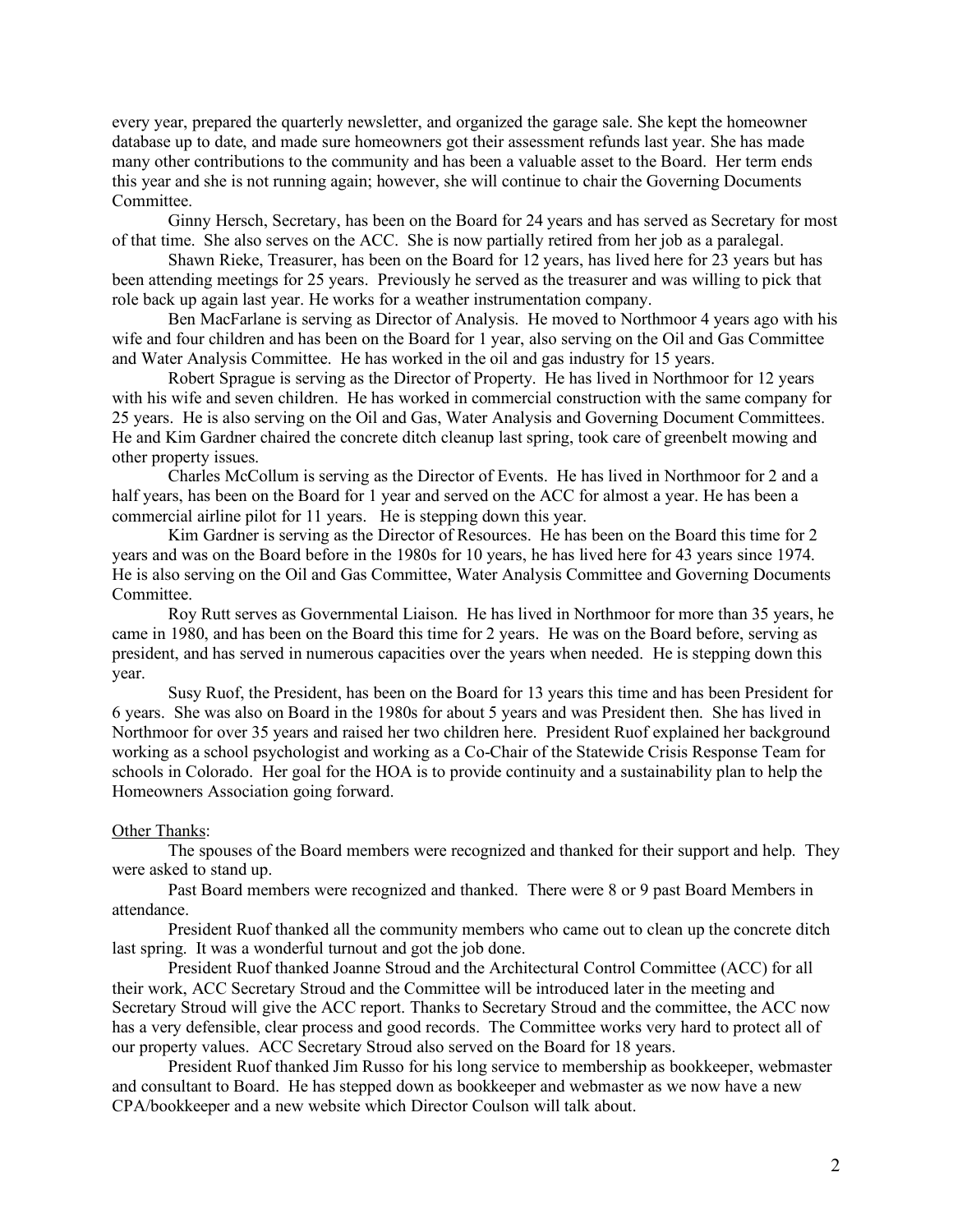President Ruof thanked Director Coulson for her financial expertise and dedication. She serves as chair of the Oil and Gas, Water Analysis and Governing Documents Committees. Director Coulson prepares the Newsletters which have been coming on a regular schedule (Winter, Spring, Summer, Fall). She also handles the garage sale and meeting signs. She was previously chair of the Neighborhood Committee that sponsored a lot of great activities.

President Ruof gave a thanks to the members, including Dave Klink and Terry Showalter, who help by mowing the greenbelt paths and rights of ways and picnic area.

Thanks to Mitch Cheek for his contributions to the greenbelt.

Thanks to Linda Gardner for all her support including help taking care of weeds in the greenbelt around the signs.

Thanks to Jerry and Kathy Carson for greeting members and signing everyone in.

Review of the Year: President Ruof reported on events during the year:

Radical Designs in Johnstown was hired to develop a new website. The new website address is: www.northmooracreshoa.org.

The Northmoor Board has a new email address: BOD@northmooracreshoa.org.

The new email address for the Architectural Control Committee is: ACC@northmooracreshoa.org. The monthly Board meetings are now held at the Berthoud Community Center, Aspen Room, 275

Mountain Avenue, Berthoud, CO.

The current Enforcement Policy was approved May 21, 2016.

The concrete ditch was cleaned out last spring by a great group of homeowners including some Board members and spouses and their children.

A garage sale was held in May.

A new CPA/bookkeeper was hired – he will also do our taxes.

The Governing Documents rewrite process continues. Hindman Sanchez law firm from Denver was hired to assist with our governing document rewrite. The rewrite process has taken a huge amount of time for both the committee and the Board.

There is a new Internet service provider serving Northmoor: NETEO.

Greenbelt: The greenbelt was mowed this year by a commercial mower; it has been getting much harder to find someone to mow for free in exchange for the hay. If anyone knows of someone that does mowing, please let the Board know. The Board is continuing to have trees sprayed for pinebark beetles to protect the trees and prevent the spread of the beetles. Members are asked to keep watch for prairie dog holes since we are a horse subdivision. If anyone sees any prairie dog activity, please report it to the Board.

## Reports:

Secretary's report: The minutes of the 2016 Annual meeting held on March 19, 2016 have been posted on the website for about 6 months. Also, a draft of the minutes of that meeting was distributed at the beginning of the meeting. The President asked for any revisions. The minutes were reviewed by the membership. It was moved to accept the minutes, and motion was seconded. The minutes were approved unanimously.

Architectural Control Committee (ACC) Report: President Ruof gave background and explained that the ACC is chaired by Joanne Stroud and operates under the direction of the Board of Directors. The responsibility of the ACC is to follow our Covenants, Policies and Procedures and to ensure that construction or alteration of structures and fences maintain harmony with existing structures and enhances property values. The Board approves the ACC members and the ACC operates under the direction of the Board. In order to maintain ACC accountability, their decisions must be objective, provide consistency,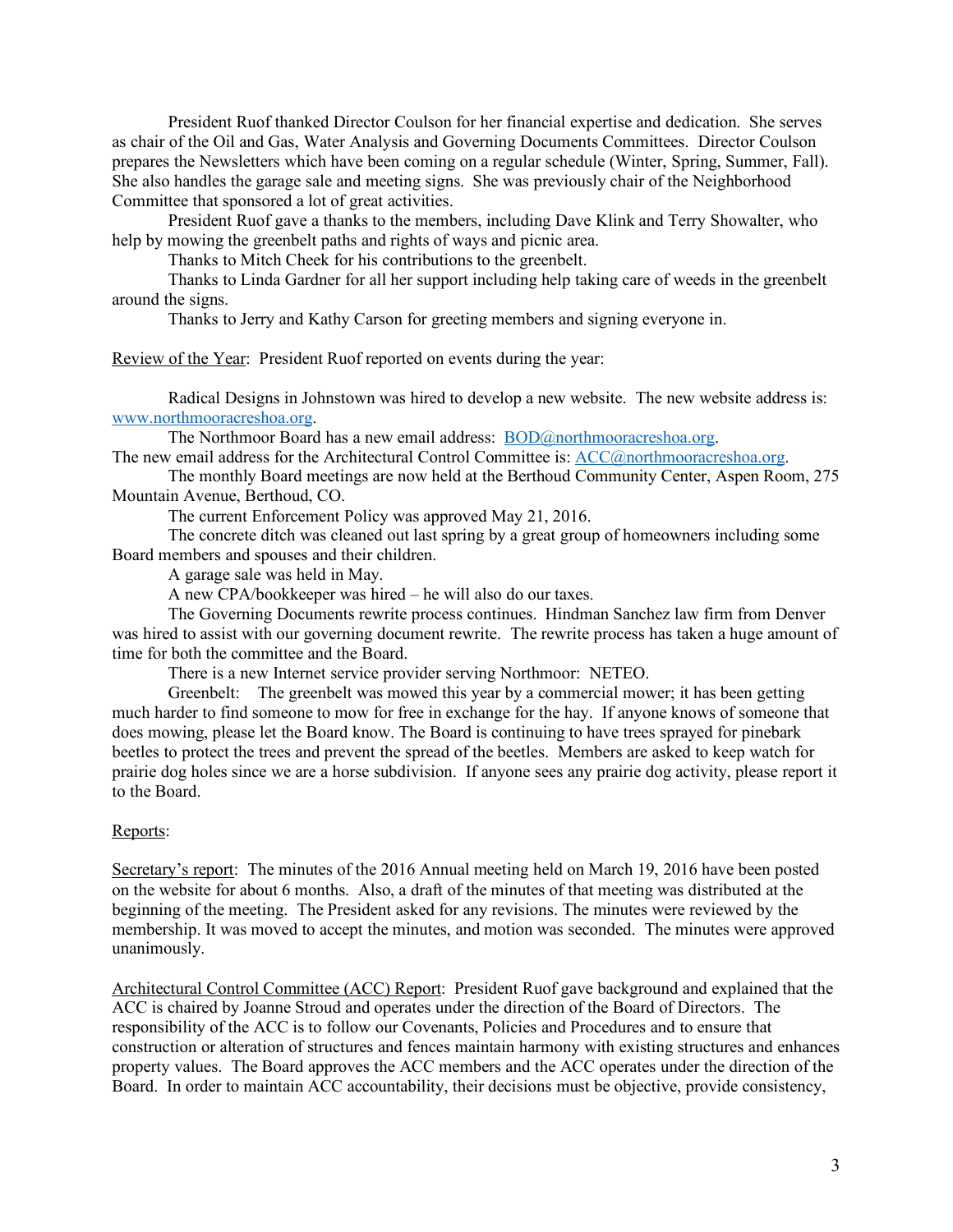and be the same for everyone. All structures must be approved. ACC Secretary Joanne Stroud was introduced and gave her report.

Secretary Stroud acknowledged and thanked the members of the ACC including Barbra Ding, Ginny Hersch, Dave Klink, Chuck Krueger, Bonnie Smith, Art Szallar and Norm Thielbert. The ACC processed 16 approvals this last year. Secretary Stroud outlined the procedure for submitting a plan for approval and asked if there were any questions. She invited any interested homeowner to attend an ACC meeting or to serve on the ACC. See annual ACC report for details. ACC@northmooracreshoa.org is the new email address. There was discussion regarding approvals including the need to approve paint colors. Secretary Stroud explained that if you are changing the look of your house, including windows and doors, you need approval. New fencing needs to be approved as well as sheds, chicken coops and other structures. The ACC has 30 days to approve plans and they try their best to work with homeowners to resolve any issues. Homeowners have a year to complete projects so you can submit your plans ahead of time. Plans should be submitted to the ACC at least 5 days before the first Wednesday of the month.

Oil and Gas Summary and Update. Director Ben MacFarlane gave a presentation regarding the status of oil and gas development both in our area and our country. He works in the oil and gas industry as an analyst and is very interested in topic. Both in our area and in entire United States, the industry is on the upswing due to increased production and demand. The biggest operator in our area is Anadarko. There hasn't been lots of activity close to Northmoor yet but Anadarko continues to operate to the south of us in the Denver Julesburg Basin. Production has tripled in the last few years and will continue to do so. Because of efficiency, they are still making money at a reduced price. Anadarko is working on a large operation in our area. We don't know how much Anadarko will produce from our area. Director MacFarlane presented some charts. He discussed a chart showing what is called a production curve. At first, lots of oil is produced but declines sharply over time. Oil and Gas Conservation Commission website shows the area and the current status with laterals extending out from the pumps. Eventually there will be east west laterals under Northmoor. Maybe 15 laterals in a square mile. They have to stay 500 feet away from any permanent structures. Anadarko plans to bring in water and electric. The water line is for fracking water (which will reduce truck traffic) and the electric will power the well. According to Director MacFarlane, there is little to no chance for second bonus. Our 4-year lease provides that they have to pay a second bonus if they haven't started production, but this won't happen. They will produce just enough to hold the lease but don't plan to do major drilling under Northmoor soon. At this time, their plan is to keep working down south. The Wilson Ranch parcels will have to go through a permitting process. We will have a chance to comment. So far, Anadarko seems to be willing to work with us to improve their impact on us. A question was asked regarding how long will they keep making noise? According to Director MacFarlane, it is very hard to say because they promised to be finished a long time ago. The plan is to bring the wells south of us on line by summer and the noise should be diminished then. Another question was asked: Will the oil and gas money ever be distributed to homeowners? Director Coulson answered that our governing documents are being revised to allow for a description of "surplus funds" so that we hopefully would be able to distribute after providing for sufficient reserves/future assessments.

Governing Document Presentation: Director Coulson, the chair of the committee, recognized the committee members. They are: Jerry and Kathy Carson; Kim and Linda Gardner; Kerry McCollum; Joanne Stroud, Robert Sprague and Susy Ruof. Director Coulson explained that the committee has put in a lot of time to make the process work to benefit all owners.

The documents that are being reviewed by the committee/Board and the attorney are Northmoor's Declaration of Covenants, the Articles of Incorporation and the Bylaws. In addition, there are 9 Good Governance Policies that all homeowner's associations are required by Colorado law to have that are being reviewed. In order to be fully updated, we will have Rules and Regulations added.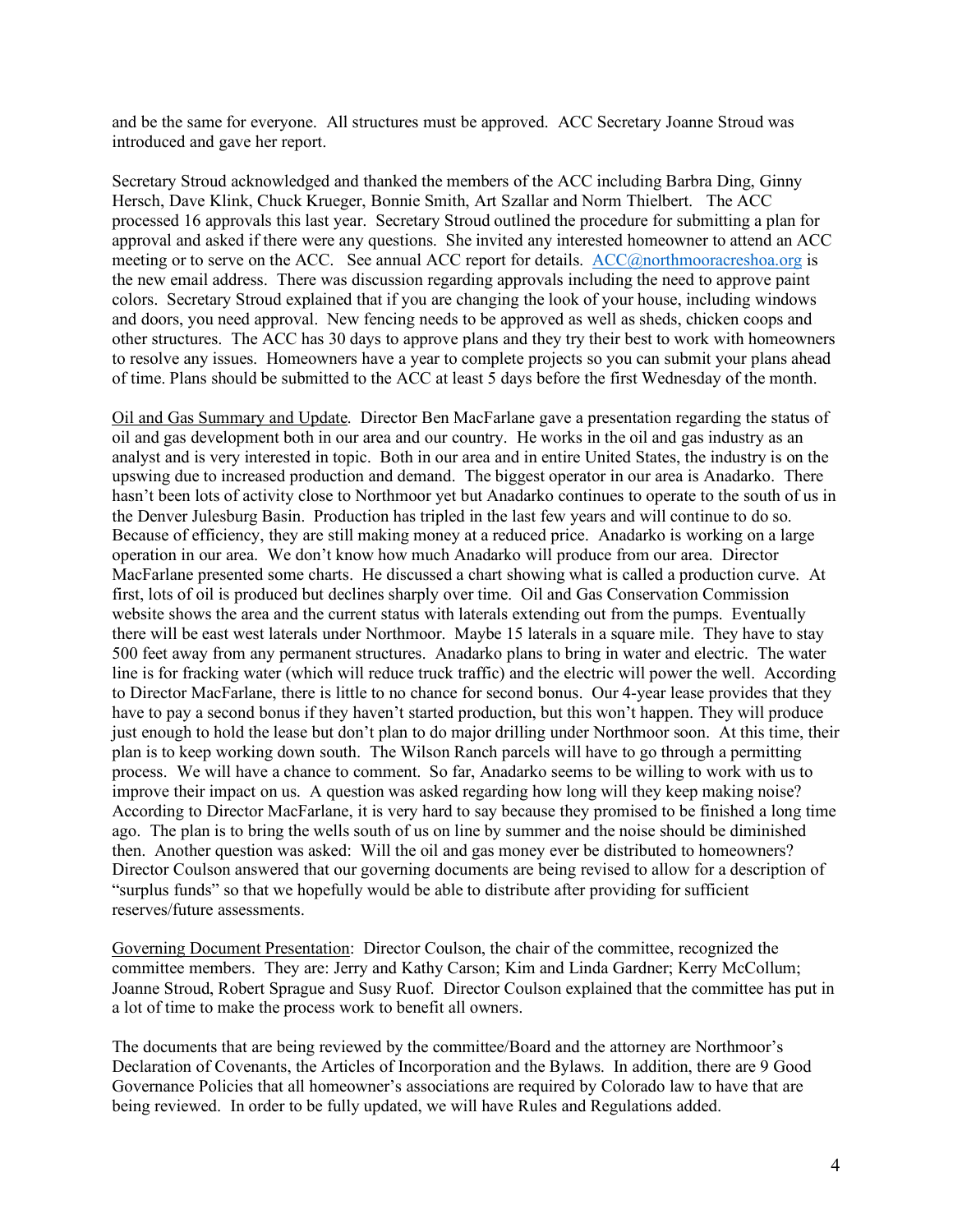The Board has hired Hindman Sanchez law firm to do the document review. The Committee and Board filled out a questionnaire to clarify what we wanted in our documents, and to learn what was required/allowed by law. Some of the highpoints are: Need to have a vote of 67% or 80 lots to approve the re-written Declaration. A vote of 90 lots required to approve the Articles. The Bylaws should be approved by a majority of members who attend the meeting – in the future the Board will have the authority to make bylaws changes (except to quorum). When the documents are finished, a draft will be sent to the members. Eventually all members will have the opportunity to read and vote on the documents. Most of the changes in our documents are driven by state law. There will be several Q & A homeowners' meetings in the future to answer any questions.

Financial Report: Director Coulson prepared and gave the report. All members previously received the reports in either email or U.S. mail as well as in their packet provided at the meeting. Variances on the charts were explained – what is negative vs what is positive to Northmoor's cash positions.

Northmoor has hired a new CPA/bookkeeper to help us with our financial tracking. At the 2016 annual meeting, the homeowners decided to ask the new CPA to determine whether or not an audit should be pursued, after he had time to look at the HOA books. Director Coulson reported a note from the CPA (Barry Zaiger) after he had been doing the HOA books for about 8 months: "I don't think an audit is needed for your books. An audit that is not designed to find fraud (which is usually what people are thinking) would not disclose any fraud or irregularities." "To do a regular audit would cost about \$2,500 to \$3,500. A fraud audit would cost a lot more."

The HOA budget process: the budget is presented every year to the homeowners; the homeowner assessments will be taken out of the oil and gas funds until those funds are depleted. She reported that the Board is staying within 10 % of the budget; otherwise, homeowners will be notified. Director Coulson went through each page of her charts/presentation and explained the budget. Six charts were reviewed:

Chart 1 – Final budget report for fiscal year July 1, 2015 – June 30, 2016 by category including trash. This is a report on the status of last fiscal year's budget.

Chart 2 – Current year budget for fiscal year July 1, 2016 to June 20, 2017 by category including trash. Included actual results through January 31, 2017 and projected results February through June 30, 2017. Except for income taxes, which were unknown at that time and not budgeted for, we underspent the budget.

Chart  $3 -$  Oil & gas funds balance and financial summary for  $2015-2016$  and  $2016-2017$ . This year we got our second oil & gas bonus payment, in July 2016. Each year will have paid about \$32,000 in income taxes. At the end of this fiscal year, should have about \$271,000 in bank. Money is invested in CD's.

Chart  $4$  – Proposed budget for fiscal year  $2017 - 2018$ . The last column shows the cost per lot/member for each line of expense.

Chart 5 – Budget detail beginning July 1, 2017.

Chart  $6$  – Anticipated annual budget coverage by current oil  $\&$  gas bonus funds.

We have about 5 more years of assessments covered by the oil and gas bonus. The estimated value to each homeowner of the oil and gas money over 7 years is \$2,648.

There was discussion. It was moved that we approve the budget for 2017 – 2018 Fiscal Year. The motion was seconded and passed unanimously.

Election of Directors: There are 9 members that serve on the Board of Directors for Northmoor Acres and every year one third (3) of the positions become available as the terms end. This year Chuck McCollum, Deb Coulson and Susy Ruof's terms are up for re-election. Deb Coulson and Chuck McCollum are not running again and Roy Rutt resigned. There are 4 open positions. One term is a 1 year term and 3 are 3